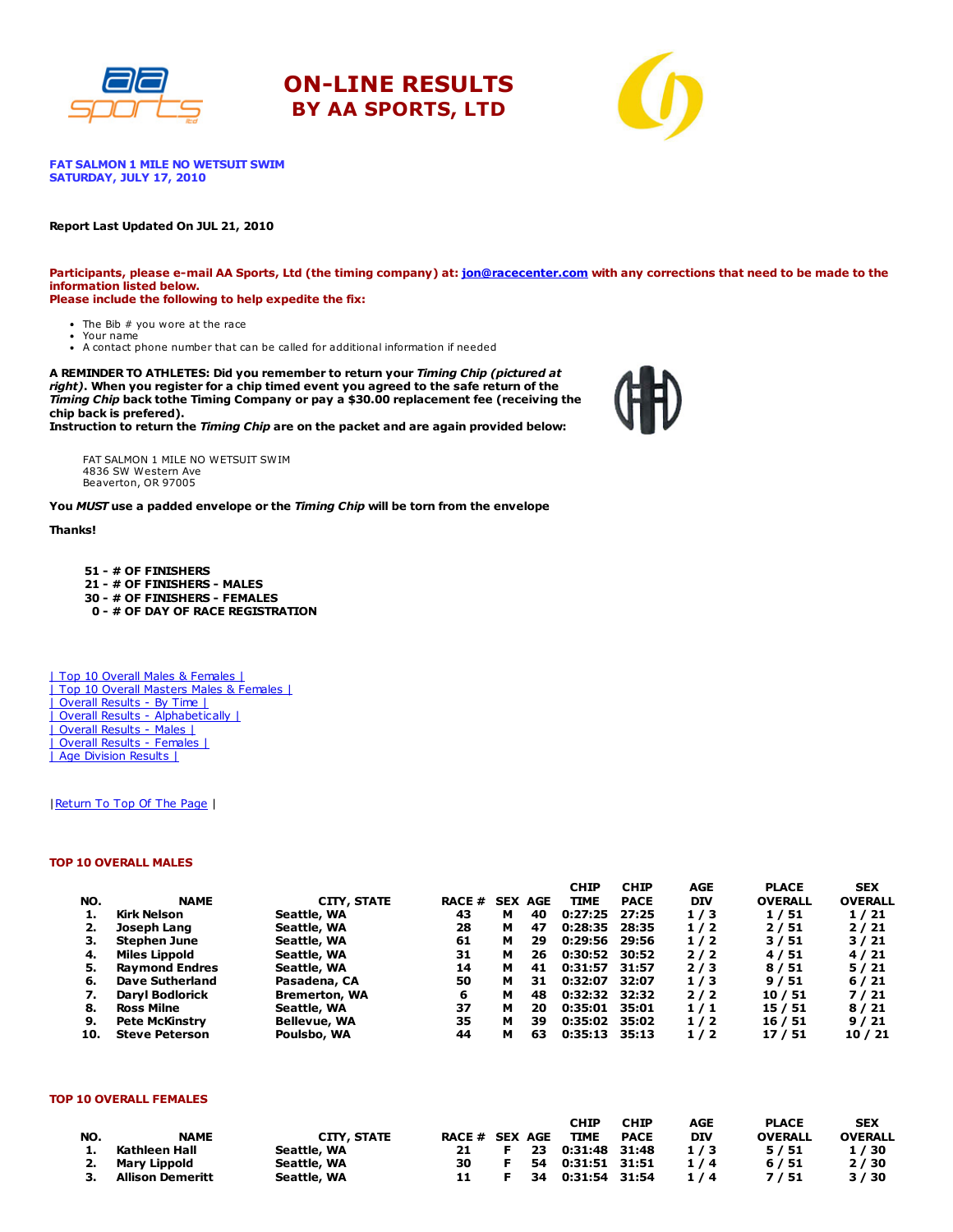|    | 4. Emily Alder      | Seattle, WA          |     | 31 | 0:32:41 32:41 |       | 2/4 | 11 / 51 | 4/30    |
|----|---------------------|----------------------|-----|----|---------------|-------|-----|---------|---------|
| 5. | Liz Rosen           | Seattle, WA          |     | 41 | 0:32:51 32:51 |       | 1/4 | 12/51   | 5/30    |
| 6. | Dawn Jaeger         | Bothell, WA          | 25. | 54 | 0:34:38 34:38 |       | 2/4 | 13/51   | 6/30    |
| 7. | Ellie Humphries     | Seattle, WA          | 24  | 27 | 0:34:50 34:50 |       | 1/3 | 14/51   | 7/30    |
|    | 8. Susanne Kanning  | <b>Bothell, WA</b>   | 26  | 45 | 0:36:56 36:56 |       | 1/2 | 21/51   | 8/30    |
| 9. | Jamie Whitney       | Seabeck, WA          | 55. | 45 | 0:38:07       | 38:07 | 2/2 | 22/51   | 9/30    |
|    | 10. M Leigh Johnson | Lake Forest Park, WA | 58. | 61 | 0:39:10 39:10 |       | 1/5 | 24/51   | 10 / 30 |

## | Return To Top Of The Page |

#### TOP 10 OVERALL MASTERS MALES

| NO. | <b>NAME</b>             | <b>CITY, STATE</b>   | <b>RACE #</b> |   | <b>SEX AGE</b> | <b>CHIP</b><br><b>TIME</b> | <b>CHIP</b><br><b>PACE</b> | <b>AGE</b><br>DIV | <b>PLACE</b><br><b>OVERALL</b> | <b>SEX</b><br><b>OVERALL</b> |
|-----|-------------------------|----------------------|---------------|---|----------------|----------------------------|----------------------------|-------------------|--------------------------------|------------------------------|
|     | Kirk Nelson             | Seattle, WA          | 43            | м | 40             | 0:27:25                    | 27:25                      | 1/3               | 1/51                           | 1/21                         |
| 2.  | Joseph Lang             | Seattle, WA          | 28            | м | 47             | 0:28:35                    | 28:35                      | 1/2               | 2/51                           | 2/21                         |
| З.  | <b>Raymond Endres</b>   | Seattle, WA          | 14            | м | 41             | 0:31:57                    | 31:57                      | 2/3               | 8/51                           | 5/21                         |
| 4.  | <b>Daryl Bodlorick</b>  | <b>Bremerton, WA</b> | 6             | м | 48             | 0:32:32 32:32              |                            | 2/2               | 10/51                          | 7/21                         |
| 5.  | <b>Steve Peterson</b>   | Poulsbo, WA          | 44            | м | 63             | $0:35:13$ 35:13            |                            | 1/2               | 17/51                          | 10/21                        |
| 6.  | Dan Larson              | Everett, WA          | 29            | м | 43             | 0:36:53 36:53              |                            | 3/3               | 20/51                          | 13/21                        |
| 7.  | William Raynolds        | Lynnwood, WA         | 45            | м | 53             | $0:38:13$ 38:13            |                            | 1/3               | 23/51                          | 14/21                        |
| 8.  | <b>David Carrithers</b> | Seattle, WA          | 8             | м | 57             | 0:40:06                    | 40:06                      | 1/2               | 26/51                          | 15/21                        |
| 9.  | <b>Ron Hansen</b>       | Mt Vernon, WA        | 23            | м | 61             | 0:42:55                    | 42:55                      | 2/2               | 31/51                          | 16/21                        |
| 10. | Todd Mitchell           | Seattle, WA          | 38            | м | 51             | 0:47:28                    | 47:28                      | 2/3               | 42 / 51                        | 17 / 21                      |

#### TOP 10 OVERALL MASTERS FEMALES

| NO. | <b>NAME</b>            | <b>CITY, STATE</b>    | <b>RACE #</b> |    | <b>SEX AGE</b> | <b>CHIP</b><br><b>TIME</b> | <b>CHIP</b><br><b>PACE</b> | AGE<br><b>DIV</b> | <b>PLACE</b><br><b>OVERALL</b> | <b>SEX</b><br><b>OVERALL</b> |
|-----|------------------------|-----------------------|---------------|----|----------------|----------------------------|----------------------------|-------------------|--------------------------------|------------------------------|
|     | <b>Mary Lippold</b>    | Seattle, WA           | 30            | F  | 54             | 0:31:51 31:51              |                            | 1/4               | 6/51                           | 2/30                         |
|     | Liz Rosen              | Seattle, WA           |               |    | 41             | 0:32:51 32:51              |                            | 1/4               | 12/51                          | 5/30                         |
| з.  | Dawn Jaeger            | <b>Bothell, WA</b>    | 25            | F  | 54.            | 0:34:38                    | 34:38                      | $2/4$             | 13/51                          | 6/30                         |
| 4.  | Susanne Kanning        | <b>Bothell, WA</b>    | 26            | F. | 45             | 0:36:56                    | 36:56                      | 1/2               | 21 / 51                        | 8/30                         |
| 5.  | <b>Jamie Whitney</b>   | Seabeck, WA           | 55            | F  | 45             | 0:38:07                    | 38:07                      | 2/2               | 22/51                          | 9/30                         |
| 6.  | <b>M Leigh Johnson</b> | Lake Forest Park, WA  | 58            | F  | 61             | 0:39:10                    | 39:10                      | 1/5               | 24 / 51                        | 10/30                        |
| 7.  | <b>Rita Belserene</b>  | Bainbridge Island, WA | 5             |    | 59             | 0:39:43                    | 39:43                      | 1/3               | 25/51                          | 11 / 30                      |
| 8.  | Clydia Cuvkendall      | Olympia, WA           | 10            |    | 61             | 0:40:34                    | 40:34                      | 2/5               | 28 / 51                        | 13 / 30                      |
| 9.  | <b>Robin Hall</b>      | Seattle, WA           | 22            |    | 55             | 0:41:57                    | 41:57                      | 2/3               | 29 / 51                        | 14 / 30                      |
| 10. | Julie Montiel          | Auburn, WA            | 39            |    | 40             | 0:42:34                    | 42:34                      | 2/4               | 30 / 51                        | 15 / 30                      |

## | Return To Top Of The Page |

## MEN'S & WOMEN'S OVERALL RESULTS - 1 MILE NO WETSUIT

|     |                         |                              |       |   |                | <b>CHIP</b> | <b>CHIP</b> | AGE        | <b>PLACE</b>   | <b>SEX</b>     |
|-----|-------------------------|------------------------------|-------|---|----------------|-------------|-------------|------------|----------------|----------------|
| NO. | <b>NAME</b>             | <b>CITY, STATE</b>           | RACE# |   | <b>SEX AGE</b> | <b>TIME</b> | <b>PACE</b> | <b>DIV</b> | <b>OVERALL</b> | <b>OVERALL</b> |
| 1.  | <b>Kirk Nelson</b>      | Seattle, WA                  | 43    | м | 40             | 0:27:25     | 27:25       | 1/3        | 1/51           | 1/21           |
| 2.  | Joseph Lang             | Seattle, WA                  | 28    | м | 47             | 0:28:35     | 28:35       | 1/2        | 2/51           | 2/21           |
| з.  | <b>Stephen June</b>     | Seattle, WA                  | 61    | м | 29             | 0:29:56     | 29:56       | 1/2        | 3/51           | 3/21           |
| 4.  | <b>Miles Lippold</b>    | Seattle, WA                  | 31    | м | 26             | 0:30:52     | 30:52       | 2/2        | 4/51           | 4/21           |
| 5.  | Kathleen Hall           | Seattle, WA                  | 21    | F | 23             | 0:31:48     | 31:48       | 1/3        | 5/51           | 1/30           |
| 6.  | <b>Mary Lippold</b>     | Seattle, WA                  | 30    | F | 54             | 0:31:51     | 31:51       | 1/4        | 6/51           | 2/30           |
| 7.  | <b>Allison Demeritt</b> | Seattle, WA                  | 11    | F | 34             | 0:31:54     | 31:54       | 1/4        | 7/51           | 3/30           |
| 8.  | <b>Raymond Endres</b>   | Seattle, WA                  | 14    | м | 41             | 0:31:57     | 31:57       | 2/3        | 8/51           | 5/21           |
| 9.  | <b>Dave Sutherland</b>  | Pasadena, CA                 | 50    | м | 31             | 0:32:07     | 32:07       | 1/3        | 9/51           | 6/21           |
| 10. | <b>Daryl Bodlorick</b>  | <b>Bremerton, WA</b>         | 6     | м | 48             | 0:32:32     | 32:32       | 2/2        | 10/51          | 7/21           |
| 11. | <b>Emily Alder</b>      | Seattle, WA                  | 2     | F | 31             | 0:32:41     | 32:41       | 2/4        | 11 / 51        | 4/30           |
| 12. | Liz Rosen               | Seattle, WA                  | 1     | F | 41             | 0:32:51     | 32:51       | 1/4        | 12/51          | 5/30           |
| 13. | Dawn Jaeger             | <b>Bothell, WA</b>           | 25    | F | 54             | 0:34:38     | 34:38       | 2/4        | 13 / 51        | 6/30           |
| 14. | <b>Ellie Humphries</b>  | Seattle, WA                  | 24    | F | 27             | 0:34:50     | 34:50       | 1/3        | 14 / 51        | 7/30           |
| 15. | <b>Ross Milne</b>       | Seattle, WA                  | 37    | м | 20             | 0:35:01     | 35:01       | 1/1        | 15 / 51        | 8/21           |
| 16. | <b>Pete McKinstry</b>   | <b>Bellevue, WA</b>          | 35    | м | 39             | 0:35:02     | 35:02       | 1/2        | 16 / 51        | 9/21           |
| 17. | <b>Steve Peterson</b>   | Poulsbo, WA                  | 44    | м | 63             | 0:35:13     | 35:13       | 1/2        | 17 / 51        | 10/21          |
| 18. | <b>Vince Elizarde</b>   | <b>Flower Mound, TX</b>      | 13    | м | 33             | 0:35:23     | 35:23       | 2/3        | 18 / 51        | 11 / 21        |
| 19. | <b>Chris Bresemann</b>  | Seattle, WA                  | 7     | м | 31             | 0:36:26     | 36:26       | 3/3        | 19 / 51        | 12/21          |
| 20. | Dan Larson              | Everett, WA                  | 29    | м | 43             | 0:36:53     | 36:53       | 3/3        | 20 / 51        | 13/21          |
| 21. | Susanne Kanning         | Bothell, WA                  | 26    | F | 45             | 0:36:56     | 36:56       | 1/2        | 21 / 51        | 8/30           |
| 22. | <b>Jamie Whitney</b>    | Seabeck, WA                  | 55    | F | 45             | 0:38:07     | 38:07       | 2/2        | 22/51          | 9/30           |
| 23. | William Raynolds        | Lynnwood, WA                 | 45    | м | 53             | 0:38:13     | 38:13       | 1/3        | 23 / 51        | 14 / 21        |
| 24. | <b>M Leigh Johnson</b>  | Lake Forest Park, WA         | 58    | F | 61             | 0:39:10     | 39:10       | 1/5        | 24 / 51        | 10 / 30        |
| 25. | <b>Rita Belserene</b>   | <b>Bainbridge Island, WA</b> | 5     | F | 59             | 0:39:43     | 39:43       | 1/3        | 25/51          | 11 / 30        |
| 26. | <b>David Carrithers</b> | Seattle, WA                  | 8     | м | 57             | 0:40:06     | 40:06       | 1/2        | 26 / 51        | 15 / 21        |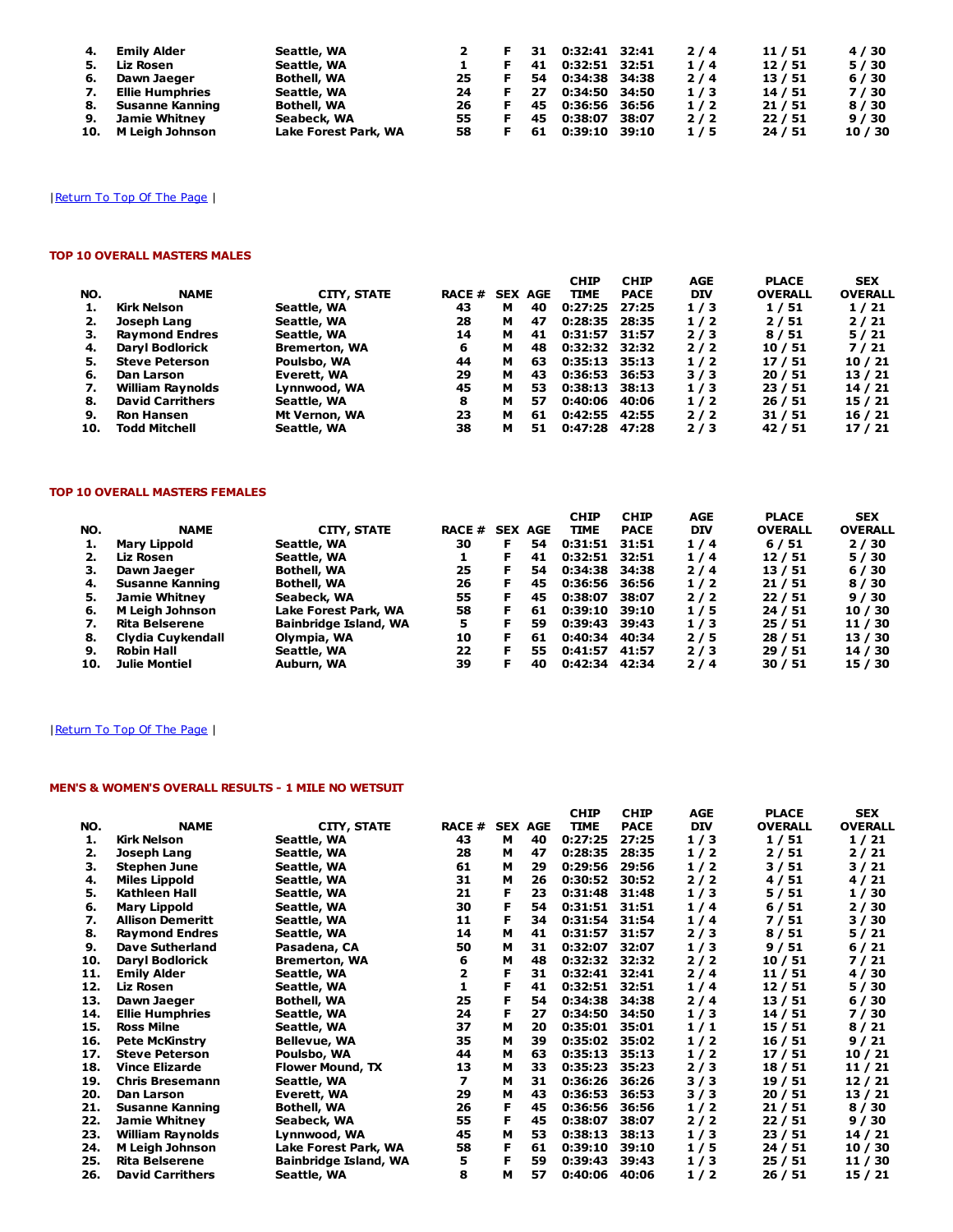| 27. | Nicole Glazer              | Seattle, WA                  | 18 | F | 33 | 0:40:26 | 40:26 | 3/4   | 27 / 51 | 12/30   |
|-----|----------------------------|------------------------------|----|---|----|---------|-------|-------|---------|---------|
| 28. | Clydia Cuykendall          | Olympia, WA                  | 10 | F | 61 | 0:40:34 | 40:34 | 2/5   | 28 / 51 | 13/30   |
| 29. | <b>Robin Hall</b>          | Seattle, WA                  | 22 | F | 55 | 0:41:57 | 41:57 | 2/3   | 29 / 51 | 14/30   |
| 30. | Julie Montiel              | Auburn, WA                   | 39 | F | 40 | 0:42:34 | 42:34 | 2/4   | 30 / 51 | 15 / 30 |
| 31. | <b>Ron Hansen</b>          | Mt Vernon, WA                | 23 | м | 61 | 0:42:55 | 42:55 | 2/2   | 31 / 51 | 16/21   |
| 32. | <b>Ariel Zornes</b>        | Monroe, WA                   | 62 | F | 20 | 0:43:01 | 43:01 | 2/3   | 32 / 51 | 16/30   |
| 33. | Sarah Beck                 | Seattle, WA                  | з  | F | 24 | 0:43:27 | 43:27 | 3/3   | 33 / 51 | 17/30   |
| 34. | Angela Mack                | Seattle, WA                  | 34 | F | 42 | 0:43:32 | 43:32 | 3 / 4 | 34 / 51 | 18 / 30 |
| 35. | <b>Judy Williams</b>       | Normandy Park, WA            | 56 | F | 62 | 0:43:44 | 43:44 | 3/5   | 35 / 51 | 19 / 30 |
| 36. | <b>Allison Suhr</b>        | Tukwila, WA                  | 49 | F | 29 | 0:43:51 | 43:51 | 2/3   | 36 / 51 | 20/30   |
| 37. | <b>Deirdre Sims</b>        | Lynnwood, WA                 | 47 | F | 38 | 0:44:24 | 44:24 | 1/2   | 37 / 51 | 21/30   |
| 38. | <b>Rachel Morrow</b>       | Seattle, WA                  | 41 | F | 33 | 0:44:30 | 44:30 | 4/4   | 38 / 51 | 22/30   |
| 39. | <b>Jeanne Ensign</b>       | Seattle, WA                  | 15 | F | 63 | 0:45:20 | 45:20 | 4/5   | 39 / 51 | 23/30   |
| 40. | Angela Luther              | Saint Louis Park, MN         | 33 | F | 51 | 0:46:44 | 46:44 | 3 / 4 | 40 / 51 | 24 / 30 |
| 41. | <b>Charlene Hails</b>      | Seattle, WA                  | 20 | F | 40 | 0:47:17 | 47:17 | 4/4   | 41 / 51 | 25/30   |
| 42. | <b>Todd Mitchell</b>       | Seattle, WA                  | 38 | м | 51 | 0:47:28 | 47:28 | 2/3   | 42 / 51 | 17/21   |
| 43. | <b>James Wald</b>          | <b>Bothell, WA</b>           | 53 | м | 53 | 0:50:09 | 50:09 | 3/3   | 43 / 51 | 18/21   |
| 44. | Lisa Welling               | <b>Mountlake Terrace, WA</b> | 54 | F | 29 | 0:54:00 | 54:00 | 3/3   | 44 / 51 | 26/30   |
| 45. | Lou Krukar                 | Poulsbo, WA                  | 27 | м | 55 | 0:54:30 | 54:30 | 2/2   | 45 / 51 | 19/21   |
| 46. | Kathy Morris               | <b>Tumwater, WA</b>          | 40 | F | 55 | 0:54:40 | 54:40 | 3/3   | 46 / 51 | 27/30   |
| 47. | <b>Dawn Rutherford</b>     | Seattle, WA                  | 60 | F | 38 | 0:54:53 | 54:53 | $2/2$ | 47/51   | 28 / 30 |
| 48. | <b>Kate Sutherland</b>     | Freeland, WA                 | 51 | F | 62 | 0:57:39 | 57:39 | 5/5   | 48 / 51 | 29 / 30 |
| 49. | <b>Jon Eubanks</b>         | Everett, WA                  | 16 | м | 36 | 0:57:46 | 57:46 | 2/2   | 49 / 51 | 20/21   |
| 50. | <b>Barbara Marcouiller</b> | Seattle, WA                  | 59 | F | 50 | 1:01:55 | 61:55 | 4/4   | 50/51   | 30/30   |
| 51. | John Foges                 | Kalama, WA                   | 17 | м | 66 | 1:02:26 | 62:26 | 1/1   | 51/51   | 21/21   |

## | Return To Top Of The Page

#### OVERALL RESULTS IN ALPHABETICAL ORDER - 1 MILE NO WETSUIT

|                          |                              |                |   |    | <b>CHIP</b>     | <b>CHIP</b> | <b>AGE</b> | <b>PLACE</b>   | <b>SEX</b>     |
|--------------------------|------------------------------|----------------|---|----|-----------------|-------------|------------|----------------|----------------|
| <b>NAME</b>              | <b>CITY, STATE</b>           | RACE # SEX AGE |   |    | TIME            | <b>PACE</b> | DIV        | <b>OVERALL</b> | <b>OVERALL</b> |
| Alder, Emily             | Seattle, WA                  | 2              | F | 31 | 0:32:41         | 32:41       | 2/4        | 11/51          | 4/30           |
| Beck, Sarah              | Seattle, WA                  | 3              | F | 24 | 0:43:27         | 43:27       | 3/3        | 33/51          | 17 / 30        |
| Belserene, Rita          | <b>Bainbridge Island, WA</b> | 5              | F | 59 | 0:39:43         | 39:43       | 1/3        | 25/51          | 11 / 30        |
| <b>Bodlorick, Daryl</b>  | <b>Bremerton, WA</b>         | 6              | М | 48 | 0:32:32         | 32:32       | 2/2        | 10/51          | 7/21           |
| Bresemann, Chris         | Seattle, WA                  | 7              | М | 31 | 0:36:26         | 36:26       | 3/3        | 19/51          | 12 / 21        |
| <b>Carrithers, David</b> | Seattle, WA                  | 8              | М | 57 | 0:40:06         | 40:06       | 1/2        | 26/51          | 15 / 21        |
| Cuykendall, Clydia       | Olympia, WA                  | 10             | F | 61 | 0:40:34         | 40:34       | 2/5        | 28 / 51        | 13 / 30        |
| Demeritt, Allison        | Seattle, WA                  | 11             | F | 34 | 0:31:54         | 31:54       | 1/4        | 7/51           | 3/30           |
| Elizarde, Vince          | <b>Flower Mound, TX</b>      | 13             | м | 33 | 0:35:23         | 35:23       | 2/3        | 18/51          | 11 / 21        |
| Endres, Raymond          | Seattle, WA                  | 14             | м | 41 | 0:31:57         | 31:57       | 2/3        | 8/51           | 5/21           |
| Ensign, Jeanne           | Seattle, WA                  | 15             | F | 63 | 0:45:20         | 45:20       | 4/5        | 39/51          | 23 / 30        |
| Eubanks, Jon             | Everett, WA                  | 16             | М | 36 | 0:57:46         | 57:46       | 2/2        | 49 / 51        | 20 / 21        |
| Foges, John              | Kalama, WA                   | 17             | м | 66 | 1:02:26         | 62:26       | 1/1        | 51 / 51        | 21 / 21        |
| Glazer, Nicole           | Seattle, WA                  | 18             | F | 33 | 0:40:26         | 40:26       | 3/4        | 27/51          | 12/30          |
| Hails, Charlene          | Seattle, WA                  | 20             | F | 40 | $0:47:17$ 47:17 |             | 4/4        | 41 / 51        | 25 / 30        |
| Hall, Kathleen           | Seattle, WA                  | 21             | F | 23 | 0:31:48         | 31:48       | 1/3        | 5/51           | 1/30           |
| Hall, Robin              | Seattle, WA                  | 22             | F | 55 | 0:41:57         | 41:57       | 2/3        | 29 / 51        | 14 / 30        |
| Hansen, Ron              | Mt Vernon, WA                | 23             | М | 61 | 0:42:55         | 42:55       | 2/2        | 31/51          | 16 / 21        |
| Humphries, Ellie         | Seattle, WA                  | 24             | F | 27 | 0:34:50         | 34:50       | 1/3        | 14/51          | 7 / 30         |
| Jaeger, Dawn             | Bothell, WA                  | 25             | F | 54 | 0:34:38         | 34:38       | 2/4        | 13 / 51        | 6/30           |
| June, Stephen            | Seattle, WA                  | 61             | М | 29 | 0:29:56         | 29:56       | 1/2        | 3/51           | 3/21           |
| Kanning, Susanne         | <b>Bothell, WA</b>           | 26             | F | 45 | 0:36:56         | 36:56       | 1/2        | 21/51          | 8/30           |
| Krukar, Lou              | Poulsbo, WA                  | 27             | М | 55 | 0:54:30         | 54:30       | 2/2        | 45 / 51        | 19 / 21        |
| Lang, Joseph             | Seattle, WA                  | 28             | М | 47 | 0:28:35         | 28:35       | 1/2        | 2/51           | 2/21           |
| Larson, Dan              | Everett, WA                  | 29             | м | 43 | 0:36:53         | 36:53       | 3/3        | 20 / 51        | 13 / 21        |
| Leigh Johnson, M         | Lake Forest Park, WA         | 58             | F | 61 | 0:39:10         | 39:10       | 1/5        | 24 / 51        | 10 / 30        |
| Lippold, Mary            | Seattle, WA                  | 30             | F | 54 | 0:31:51         | 31:51       | 1/4        | 6 / 51         | 2/30           |
| Lippold, Miles           | Seattle, WA                  | 31             | М | 26 | 0:30:52         | 30:52       | 2/2        | 4 / 51         | 4 / 21         |
| Luther, Angela           | <b>Saint Louis Park, MN</b>  | 33             | F | 51 | 0:46:44         | 46:44       | 3 / 4      | 40 / 51        | 24 / 30        |
| Mack, Angela             | Seattle, WA                  | 34             | F | 42 | 0:43:32         | 43:32       | 3 / 4      | 34 / 51        | 18 / 30        |
| Marcouiller, Barbara     | Seattle, WA                  | 59             | F | 50 | 1:01:55         | 61:55       | 4/4        | 50 / 51        | 30 / 30        |
| McKinstry, Pete          | <b>Bellevue, WA</b>          | 35             | м | 39 | 0:35:02 35:02   |             | 1/2        | 16 / 51        | 9 / 21         |
| Milne, Ross              | Seattle, WA                  | 37             | М | 20 | 0:35:01 35:01   |             | 1/1        | 15 / 51        | 8/21           |
| Mitchell, Todd           | Seattle, WA                  | 38             | М | 51 | 0:47:28         | 47:28       | 2/3        | 42 / 51        | 17 / 21        |
| Montiel, Julie           | Auburn, WA                   | 39             | F | 40 | 0:42:34         | 42:34       | 2/4        | 30 / 51        | 15 / 30        |
| Morris, Kathy            | Tumwater, WA                 | 40             | F | 55 | 0:54:40         | 54:40       | 3/3        | 46 / 51        | 27 / 30        |
| Morrow, Rachel           | Seattle, WA                  | 41             | F | 33 | 0:44:30         | 44:30       | 4/4        | 38 / 51        | 22 / 30        |
| Nelson, Kirk             | Seattle, WA                  | 43             | М | 40 | 0:27:25         | 27:25       | 1/3        | 1/51           | 1/21           |
| Peterson, Steve          | Poulsbo, WA                  | 44             | М | 63 | 0:35:13         | 35:13       | 1/2        | 17/51          | 10/21          |
| Raynolds, William        | Lynnwood, WA                 | 45             | М | 53 | 0:38:13         | 38:13       | 1/3        | 23/51          | 14 / 21        |
| Rosen, Liz               | Seattle, WA                  | 1              | F | 41 | 0:32:51         | 32:51       | 1/4        | 12/51          | 5/30           |
| Rutherford, Dawn         | Seattle, WA                  | 60             | F | 38 | 0:54:53         | 54:53       | 2/2        | 47 / 51        | 28 / 30        |
| Sims, Deirdre            | Lynnwood, WA                 | 47             | F | 38 | 0:44:24         | 44:24       | 1/2        | 37/51          | 21 / 30        |
| Suhr, Allison            | Tukwila, WA                  | 49             | F | 29 | 0:43:51         | 43:51       | 2/3        | 36/51          | 20 / 30        |
| Sutherland, Dave         | Pasadena, CA                 | 50             | М | 31 | 0:32:07 32:07   |             | 1/3        | 9/51           | 6/21           |
| Sutherland, Kate         | Freeland, WA                 | 51             | F | 62 | 0:57:39         | 57:39       | 5/5        | 48 / 51        | 29 / 30        |
| Wald, James              | <b>Bothell, WA</b>           | 53             | м | 53 | 0:50:09         | 50:09       | 3/3        | 43 / 51        | 18 / 21        |
| Welling, Lisa            | <b>Mountlake Terrace, WA</b> | 54             | F | 29 | 0:54:00         | 54:00       | 3/3        | 44 / 51        | 26 / 30        |
| <b>Whitney, Jamie</b>    | Seabeck, WA                  | 55             | F | 45 | 0:38:07         | 38:07       | 2/2        | 22/51          | 9/30           |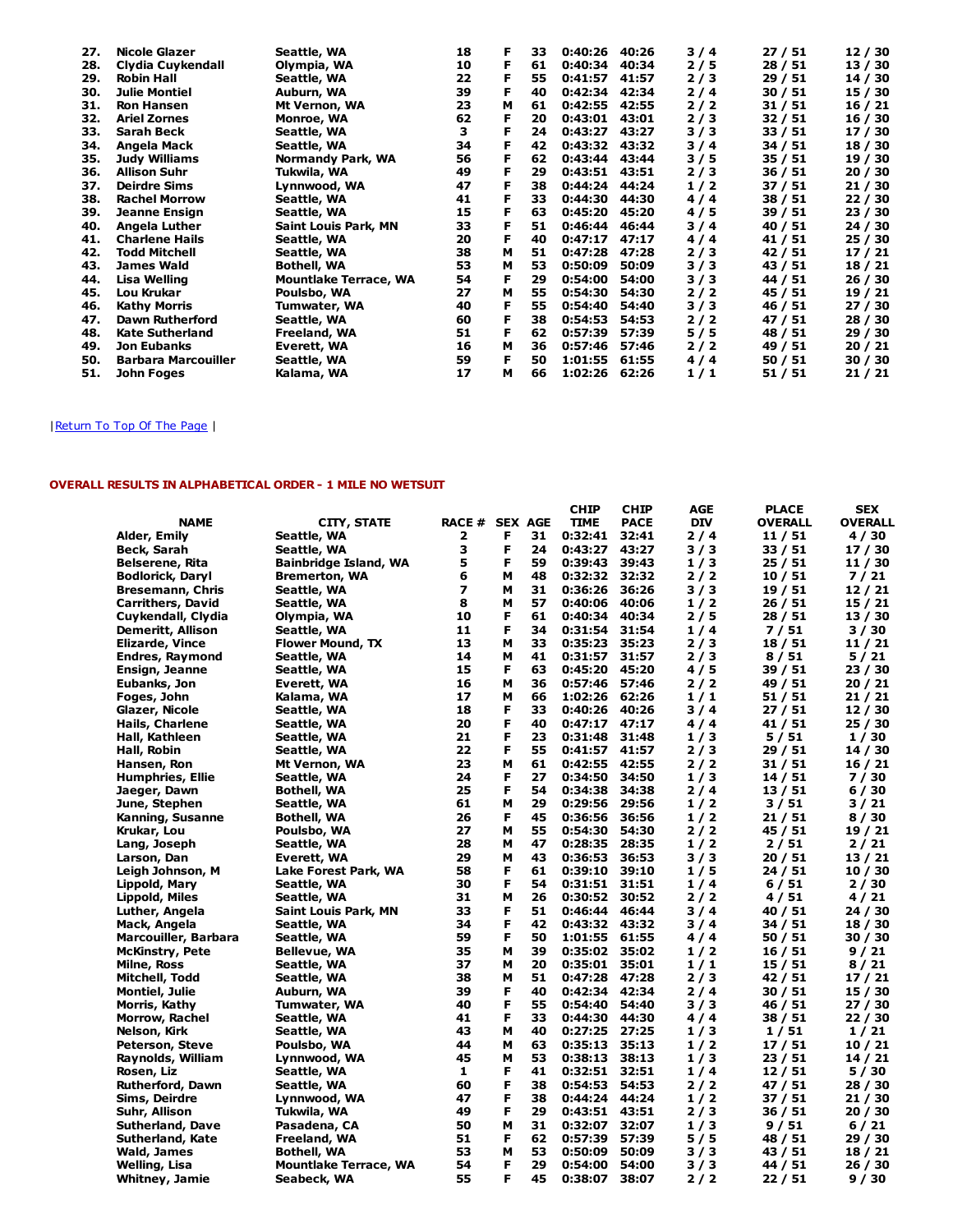| Williams, Judy | Normandy Park, WA |  | 56 F 62 0:43:44 43:44 3/5 35/51       |  | 19 / 30 |
|----------------|-------------------|--|---------------------------------------|--|---------|
| Zornes, Ariel  | Monroe, WA        |  | 62 F 20 0:43:01 43:01 2/3 32/51 16/30 |  |         |

## | Return To Top Of The Page |

## OVERALL RESULTS - MALE

|                         |                         |               |   |    | <b>CHIP</b>    | <b>CHIP</b> | <b>AGE</b> | <b>PLACE</b>   | <b>SEX</b>     |
|-------------------------|-------------------------|---------------|---|----|----------------|-------------|------------|----------------|----------------|
| <b>NAME</b>             | <b>CITY, STATE</b>      | <b>RACE #</b> |   |    | <b>TIME</b>    | <b>PACE</b> | <b>DIV</b> | <b>OVERALL</b> | <b>OVERALL</b> |
| Kirk Nelson             | Seattle, WA             | 43            | м | 40 | 0:27:25        | 27:25       | 1/3        | 1/51           | 1/21           |
| Joseph Lang             | Seattle, WA             | 28            | м | 47 | 0:28:35        | 28:35       | 1/2        | 2/51           | 2/21           |
| <b>Stephen June</b>     | Seattle, WA             | 61            | м | 29 | 0:29:56        | 29:56       | 1/2        | 3/51           | 3/21           |
| <b>Miles Lippold</b>    | Seattle, WA             | 31            | м | 26 | 0:30:52        | 30:52       | 2/2        | 4/51           | 4/21           |
| <b>Raymond Endres</b>   | Seattle, WA             | 14            | м | 41 | 0:31:57        | 31:57       | 2/3        | 8/51           | 5/21           |
| <b>Dave Sutherland</b>  | Pasadena, CA            | 50            | м | 31 | 0:32:07        | 32:07       | 1/3        | 9/51           | 6/21           |
| <b>Daryl Bodlorick</b>  | <b>Bremerton, WA</b>    | 6             | м | 48 | 0:32:32        | 32:32       | 2/2        | 10 / 51        | 7/21           |
| <b>Ross Milne</b>       | Seattle, WA             | 37            | м | 20 | 0:35:01        | 35:01       | 1/1        | 15 / 51        | 8/21           |
| <b>Pete McKinstry</b>   | <b>Bellevue, WA</b>     | 35            | м | 39 | 0:35:02        | 35:02       | 1/2        | 16/51          | 9/21           |
| <b>Steve Peterson</b>   | Poulsbo, WA             | 44            | м | 63 | 0:35:13        | 35:13       | 1/2        | 17/51          | 10/21          |
| <b>Vince Elizarde</b>   | <b>Flower Mound, TX</b> | 13            | м | 33 | 0:35:23        | 35:23       | 2/3        | 18/51          | 11/21          |
| <b>Chris Bresemann</b>  | Seattle, WA             | 7             | м | 31 | 0:36:26        | 36:26       | 3/3        | 19 / 51        | 12/21          |
| Dan Larson              | Everett, WA             | 29            | м | 43 | 0:36:53        | 36:53       | 3/3        | 20/51          | 13/21          |
| William Raynolds        | Lynnwood, WA            | 45            | м | 53 | 0:38:13        | 38:13       | 1/3        | 23/51          | 14/21          |
| <b>David Carrithers</b> | Seattle, WA             | 8             | м | 57 | 0:40:06        | 40:06       | 1/2        | 26/51          | 15/21          |
| <b>Ron Hansen</b>       | Mt Vernon, WA           | 23            | м | 61 | 0:42:55        | 42:55       | 2/2        | 31 / 51        | 16/21          |
| <b>Todd Mitchell</b>    | Seattle, WA             | 38            | м | 51 | 0:47:28        | 47:28       | 2/3        | 42 / 51        | 17/21          |
| <b>James Wald</b>       | <b>Bothell, WA</b>      | 53            | м | 53 | 0:50:09        | 50:09       | 3/3        | 43 / 51        | 18/21          |
| Lou Krukar              | Poulsbo, WA             | 27            | м | 55 | 0:54:30        | 54:30       | 2/2        | 45 / 51        | 19 / 21        |
| Jon Eubanks             | Everett, WA             | 16            | м | 36 | 0:57:46        | 57:46       | 2/2        | 49 / 51        | 20/21          |
| John Foges              | Kalama, WA              | 17            | м | 66 | 1:02:26        | 62:26       | 1/1        | 51/51          | 21/21          |
|                         |                         |               |   |    | <b>SEX AGE</b> |             |            |                |                |

## |Return To Top Of The Page |

## OVERALL RESULTS - FEMALE

|     |                            |                              |              |                |    | <b>CHIP</b> | <b>CHIP</b> | AGE        | <b>PLACE</b>   | <b>SEX</b>     |
|-----|----------------------------|------------------------------|--------------|----------------|----|-------------|-------------|------------|----------------|----------------|
| NO. | <b>NAME</b>                | <b>CITY, STATE</b>           | <b>RACE#</b> | <b>SEX AGE</b> |    | <b>TIME</b> | <b>PACE</b> | <b>DIV</b> | <b>OVERALL</b> | <b>OVERALL</b> |
| 1.  | Kathleen Hall              | Seattle, WA                  | 21           | F              | 23 | 0:31:48     | 31:48       | 1/3        | 5/51           | 1/30           |
| 2.  | <b>Mary Lippold</b>        | Seattle, WA                  | 30           | F              | 54 | 0:31:51     | 31:51       | 1/4        | 6/51           | 2/30           |
| з.  | <b>Allison Demeritt</b>    | Seattle, WA                  | 11           | F              | 34 | 0:31:54     | 31:54       | 1/4        | 7/51           | 3/30           |
| 4.  | <b>Emily Alder</b>         | Seattle, WA                  | 2            | F              | 31 | 0:32:41     | 32:41       | 2/4        | 11 / 51        | 4/30           |
| 5.  | <b>Liz Rosen</b>           | Seattle, WA                  | 1            | F              | 41 | 0:32:51     | 32:51       | 1/4        | 12/51          | 5/30           |
| 6.  | Dawn Jaeger                | <b>Bothell, WA</b>           | 25           | F              | 54 | 0:34:38     | 34:38       | 2/4        | 13/51          | 6/30           |
| 7.  | <b>Ellie Humphries</b>     | Seattle, WA                  | 24           | F              | 27 | 0:34:50     | 34:50       | 1/3        | 14 / 51        | 7/30           |
| 8.  | <b>Susanne Kanning</b>     | <b>Bothell, WA</b>           | 26           | F              | 45 | 0:36:56     | 36:56       | 1/2        | 21/51          | 8/30           |
| 9.  | <b>Jamie Whitney</b>       | Seabeck, WA                  | 55           | F              | 45 | 0:38:07     | 38:07       | 2/2        | 22/51          | 9/30           |
| 10. | <b>M Leigh Johnson</b>     | Lake Forest Park, WA         | 58           | F              | 61 | 0:39:10     | 39:10       | 1/5        | 24 / 51        | 10 / 30        |
| 11. | <b>Rita Belserene</b>      | <b>Bainbridge Island, WA</b> | 5            | F              | 59 | 0:39:43     | 39:43       | 1/3        | 25/51          | 11/30          |
| 12. | <b>Nicole Glazer</b>       | Seattle, WA                  | 18           | F              | 33 | 0:40:26     | 40:26       | 3/4        | 27/51          | 12/30          |
| 13. | Clydia Cuykendall          | Olympia, WA                  | 10           | F              | 61 | 0:40:34     | 40:34       | 2/5        | 28 / 51        | 13 / 30        |
| 14. | <b>Robin Hall</b>          | Seattle, WA                  | 22           | F              | 55 | 0:41:57     | 41:57       | 2/3        | 29/51          | 14 / 30        |
| 15. | <b>Julie Montiel</b>       | Auburn, WA                   | 39           | F              | 40 | 0:42:34     | 42:34       | 2/4        | 30 / 51        | 15 / 30        |
| 16. | <b>Ariel Zornes</b>        | Monroe, WA                   | 62           | F              | 20 | 0:43:01     | 43:01       | 2/3        | 32/51          | 16 / 30        |
| 17. | Sarah Beck                 | Seattle, WA                  | 3            | F              | 24 | 0:43:27     | 43:27       | 3/3        | 33/51          | 17 / 30        |
| 18. | Angela Mack                | Seattle, WA                  | 34           | F              | 42 | 0:43:32     | 43:32       | 3/4        | 34 / 51        | 18 / 30        |
| 19. | <b>Judy Williams</b>       | Normandy Park, WA            | 56           | F              | 62 | 0:43:44     | 43:44       | 3/5        | 35 / 51        | 19 / 30        |
| 20. | <b>Allison Suhr</b>        | Tukwila, WA                  | 49           | F              | 29 | 0:43:51     | 43:51       | 2/3        | 36/51          | 20/30          |
| 21. | <b>Deirdre Sims</b>        | Lynnwood, WA                 | 47           | F              | 38 | 0:44:24     | 44:24       | 1/2        | 37 / 51        | 21 / 30        |
| 22. | <b>Rachel Morrow</b>       | Seattle, WA                  | 41           | F              | 33 | 0:44:30     | 44:30       | 4/4        | 38 / 51        | 22 / 30        |
| 23. | <b>Jeanne Ensign</b>       | Seattle, WA                  | 15           | F              | 63 | 0:45:20     | 45:20       | 4/5        | 39 / 51        | 23 / 30        |
| 24. | Angela Luther              | Saint Louis Park, MN         | 33           | F              | 51 | 0:46:44     | 46:44       | 3/4        | 40 / 51        | 24 / 30        |
| 25. | <b>Charlene Hails</b>      | Seattle, WA                  | 20           | F              | 40 | 0:47:17     | 47:17       | 4/4        | 41 / 51        | 25/30          |
| 26. | Lisa Welling               | <b>Mountlake Terrace, WA</b> | 54           | F              | 29 | 0:54:00     | 54:00       | 3/3        | 44 / 51        | 26 / 30        |
| 27. | <b>Kathy Morris</b>        | Tumwater, WA                 | 40           | F              | 55 | 0:54:40     | 54:40       | 3/3        | 46 / 51        | 27 / 30        |
| 28. | <b>Dawn Rutherford</b>     | Seattle, WA                  | 60           | F              | 38 | 0:54:53     | 54:53       | 2/2        | 47 / 51        | 28 / 30        |
| 29. | <b>Kate Sutherland</b>     | Freeland, WA                 | 51           | F              | 62 | 0:57:39     | 57:39       | 5/5        | 48 / 51        | 29/30          |
| 30. | <b>Barbara Marcouiller</b> | Seattle, WA                  | 59           | F              | 50 | 1:01:55     | 61:55       | 4/4        | 50 / 51        | 30 / 30        |

| Return To Top Of The Page |

# AGE DIVISION RESULTS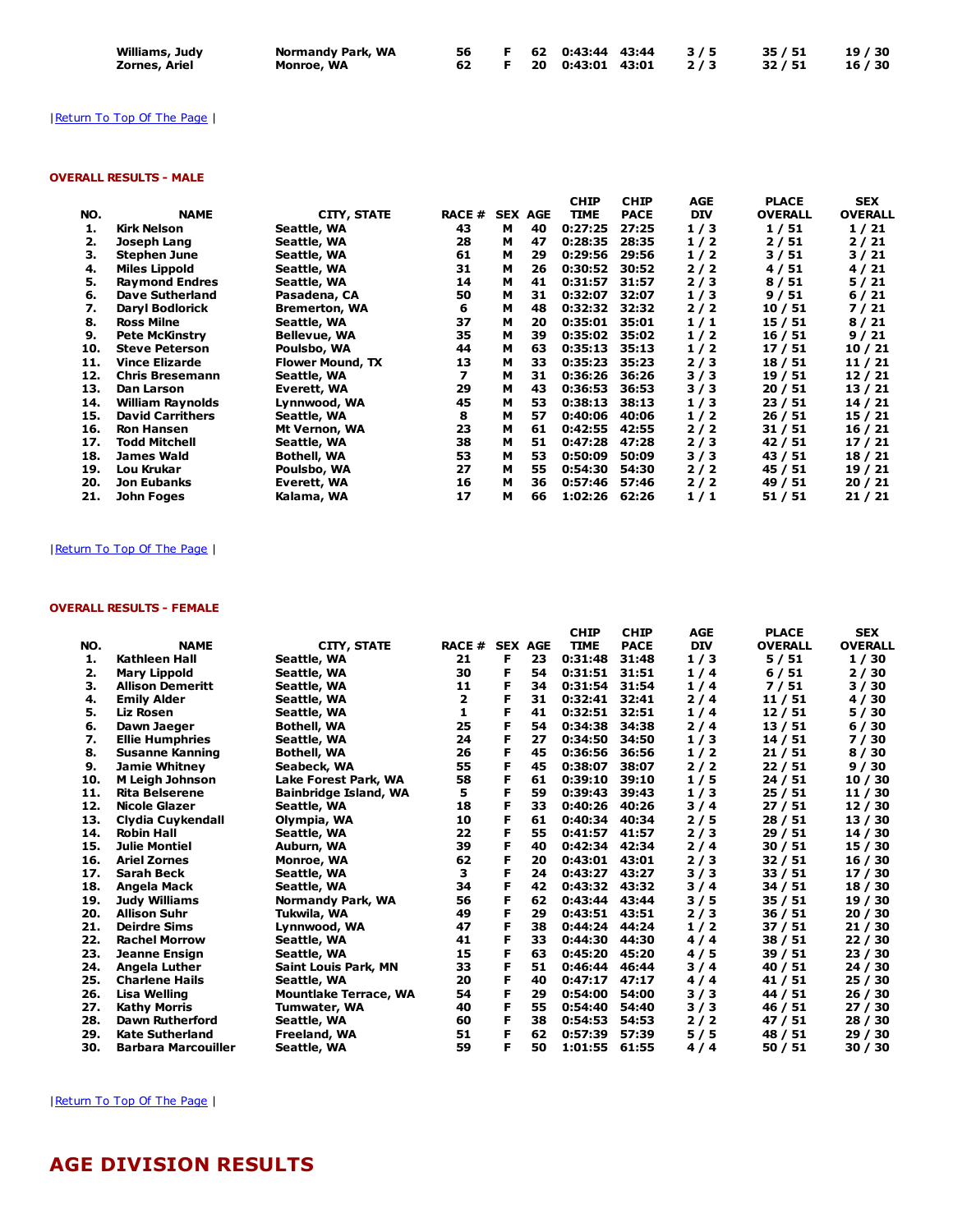## MALE 19 TO 24 YEARS OF AGE - 1 MILE NO WET

|     |             |                    |                     |  | <b>CHIP</b>        | <b>CHIP</b> | AGE | <b>PLACE</b>   | <b>SEX</b>     |
|-----|-------------|--------------------|---------------------|--|--------------------|-------------|-----|----------------|----------------|
| NO. | <b>NAME</b> | <b>CITY, STATE</b> | RACE # SEX AGE TIME |  |                    | PACE        | DIV | <b>OVERALL</b> | <b>OVERALL</b> |
| 1.  | Ross Milne  | Seattle, WA        | 37                  |  | M 20 0:35:01 35:01 |             | 1/1 | 15 / 51        | 8/21           |

#### FEMALE 19 TO 24 YEARS OF AGE - 1 MILE NO WET

| NO. | <b>NAME</b>         | <b>CITY, STATE</b> | <b>RACE # SEX AGE</b> |    | <b>CHIP</b><br><b>TIME</b> | <b>CHIP</b><br><b>PACE</b> | AGE<br><b>DIV</b> | <b>PLACE</b><br><b>OVERALL</b> | <b>SEX</b><br><b>OVERALL</b> |
|-----|---------------------|--------------------|-----------------------|----|----------------------------|----------------------------|-------------------|--------------------------------|------------------------------|
|     | Kathleen Hall       | Seattle, WA        | 21                    | 23 | 0:31:48 31:48              |                            | 1/3               | 5/51                           | 1/30                         |
|     | <b>Ariel Zornes</b> | Monroe, WA         | 62                    | 20 | 0:43:01 43:01              |                            | 2/3               | 32/51                          | 16 / 30                      |
|     | Sarah Beck          | Seattle, WA        |                       | 24 | 0:43:27 43:27              |                            | 3/3               | 33/51                          | 17 / 30                      |

#### MALE 25 TO 29 YEARS OF AGE - 1 MILE NO WET

| NO. | <b>NAME</b>      | <b>CITY, STATE</b> | RACE # SEX AGE |   |     | <b>CHIP</b><br><b>TIME</b> | <b>CHIP</b><br><b>PACE</b> | AGE<br><b>DIV</b> | <b>PLACE</b><br><b>OVERALL</b> | <b>SEX</b><br><b>OVERALL</b> |
|-----|------------------|--------------------|----------------|---|-----|----------------------------|----------------------------|-------------------|--------------------------------|------------------------------|
|     | Stephen June     | Seattle, WA        | 61             | м | -29 | 0:29:56 29:56              |                            | 1/2               | 3/51                           | 3/21                         |
|     | 2. Miles Lippold | Seattle, WA        | 31             | м | -26 | 0:30:52 30:52              |                            | 2/2               | 4/51                           | 4/21                         |

#### FEMALE 25 TO 29 YEARS OF AGE - 1 MILE NO WET

|     |                 |                              |                |      | <b>CHIP</b>   | <b>CHIP</b> | AGE        | <b>PLACE</b>   | <b>SEX</b>     |
|-----|-----------------|------------------------------|----------------|------|---------------|-------------|------------|----------------|----------------|
| NO. | <b>NAME</b>     | <b>CITY, STATE</b>           | RACE # SEX AGE |      | TIME          | <b>PACE</b> | <b>DIV</b> | <b>OVERALL</b> | <b>OVERALL</b> |
|     | Ellie Humphries | Seattle, WA                  | 24             | F 27 | 0:34:50 34:50 |             | 1/3        | 14/51          | 7/30           |
|     | 2. Allison Suhr | Tukwila, WA                  | 49             | -29  | 0:43:51 43:51 |             | 2/3        | 36 / 51        | 20/30          |
|     | 3. Lisa Welling | <b>Mountlake Terrace, WA</b> | 54             | 29   | 0:54:00 54:00 |             | 3/3        | 44 / 51        | 26/30          |

#### MALE 30 TO 34 YEARS OF AGE - 1 MILE NO WET

| NO. | <b>NAME</b>            | CITY, STATE             | <b>RACE # SEX AGE</b> |   |     | <b>CHIP</b><br><b>TIME</b> | <b>CHIP</b><br><b>PACE</b> | AGE<br><b>DIV</b> | <b>PLACE</b><br><b>OVERALL</b> | <b>SEX</b><br><b>OVERALL</b> |
|-----|------------------------|-------------------------|-----------------------|---|-----|----------------------------|----------------------------|-------------------|--------------------------------|------------------------------|
|     | <b>Dave Sutherland</b> | Pasadena, CA            | 50                    | м | -31 | 0:32:07                    | 32:07                      | 1/3               | 9/51                           | 6/21                         |
|     | Vince Elizarde         | <b>Flower Mound, TX</b> | 13                    | м | 33  | 0:35:23 35:23              |                            | 2/3               | 18/51                          | 11/21                        |
| З.  | Chris Bresemann        | Seattle, WA             |                       | м | 31  | 0:36:26 36:26              |                            | 3/3               | 19/51                          | 12/21                        |

#### FEMALE 30 TO 34 YEARS OF AGE - 1 MILE NO WET

| NO. | <b>NAME</b>          | CITY, STATE | RACE # SEX AGE |    |     | CHIP<br><b>TIME</b> | <b>CHIP</b><br><b>PACE</b> | AGE<br><b>DIV</b> | <b>PLACE</b><br><b>OVERALL</b> | <b>SEX</b><br><b>OVERALL</b> |
|-----|----------------------|-------------|----------------|----|-----|---------------------|----------------------------|-------------------|--------------------------------|------------------------------|
|     | Allison Demeritt     | Seattle, WA |                |    | 34  | 0:31:54 31:54       |                            | 1/4               | 7/51                           | 3/30                         |
| 2.  | Emily Alder          | Seattle, WA |                |    | 31  | 0:32:41 32:41       |                            | 2/4               | 11/51                          | 4/30                         |
|     | Nicole Glazer        | Seattle, WA | 18             | E. | 33. | 0:40:26 40:26       |                            | 3/4               | 27/51                          | 12/30                        |
| 4.  | <b>Rachel Morrow</b> | Seattle, WA | 41             |    | 33. | 0:44:30 44:30       |                            | 4/4               | 38/51                          | 22/30                        |

#### MALE 35 TO 39 YEARS OF AGE - 1 MILE NO WET

| NO. | <b>NAME</b>       | <b>CITY, STATE</b>  | RACE # SEX AGE |   |      | <b>CHIP</b><br>TIME | <b>CHIP</b><br><b>PACE</b> | AGE<br><b>DIV</b> | <b>PLACE</b><br><b>OVERALL</b> | <b>SEX</b><br><b>OVERALL</b> |
|-----|-------------------|---------------------|----------------|---|------|---------------------|----------------------------|-------------------|--------------------------------|------------------------------|
|     | 1. Pete McKinstry | <b>Bellevue, WA</b> | 35             | м | - 39 | 0:35:02 35:02       |                            | 1/2               | 16 / 51                        | 9/21                         |
|     | 2. Jon Eubanks    | Everett, WA         | 16             | м | -36  | 0:57:46 57:46       |                            | 2/2               | 49 / 51                        | 20/21                        |

#### FEMALE 35 TO 39 YEARS OF AGE - 1 MILE NO WET

|     |             |                    |                          | <b>CHIP</b> | <b>CHIP</b> | <b>AGE</b> | <b>PLACE</b>   | <b>SEX</b>     |
|-----|-------------|--------------------|--------------------------|-------------|-------------|------------|----------------|----------------|
| NO. | <b>NAME</b> | <b>CITY, STATE</b> | RACE # SEX AGE TIME PACE |             |             | DIV        | <b>OVERALL</b> | <b>OVERALL</b> |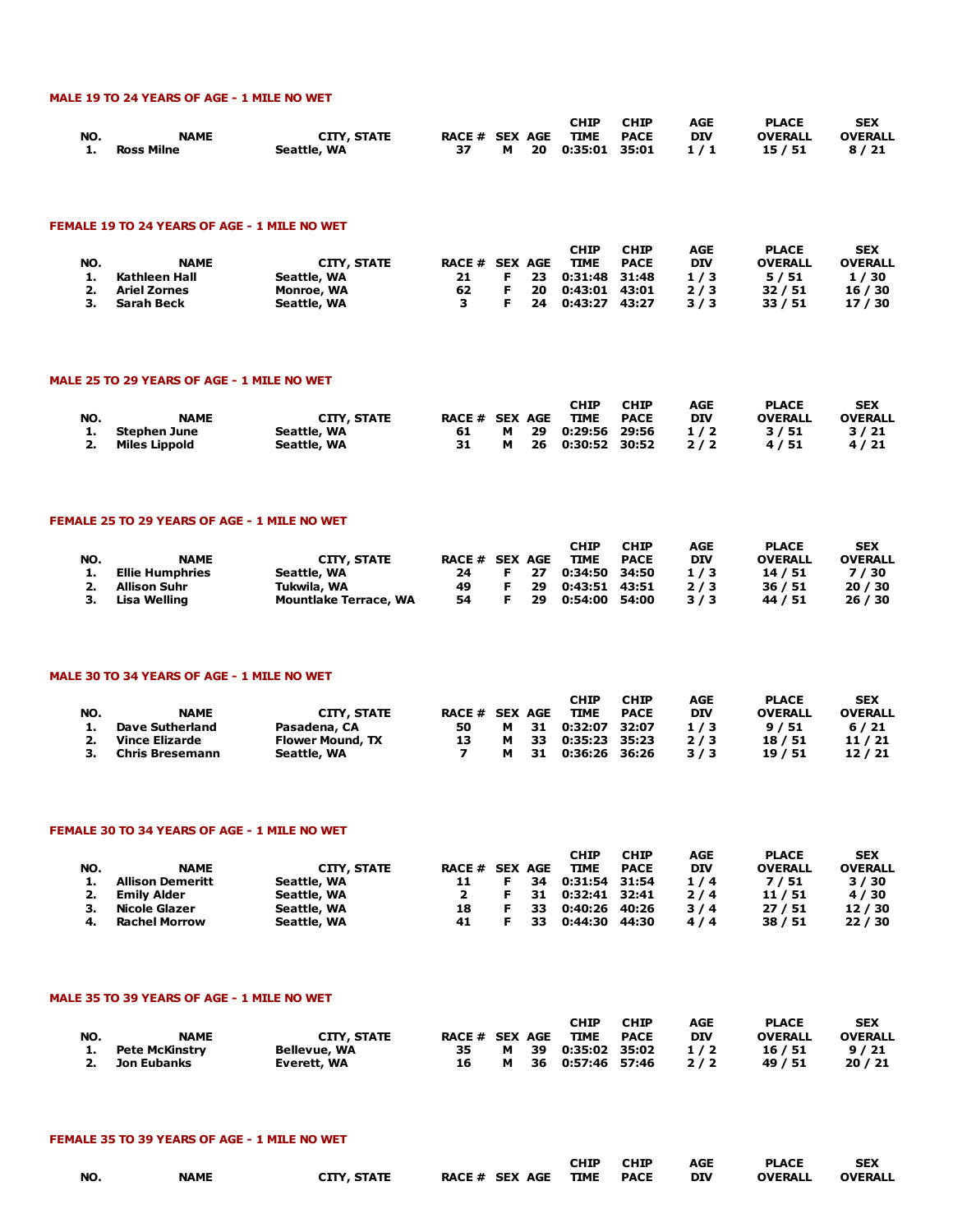| 1. Deirdre Sims    | Lynnwood, WA |  |  |  | 47 F 38 0:44:24 44:24 1/2 37/51 21/30 |  |
|--------------------|--------------|--|--|--|---------------------------------------|--|
| 2. Dawn Rutherford | Seattle, WA  |  |  |  | 60 F 38 0:54:53 54:53 2/2 47/51 28/30 |  |

#### MALE 40 TO 44 YEARS OF AGE - 1 MILE NO WET

|     |                       |             |                       |   |    | <b>CHIP</b>   | <b>CHIP</b> | AGE        | <b>PLACE</b>   | <b>SEX</b>     |
|-----|-----------------------|-------------|-----------------------|---|----|---------------|-------------|------------|----------------|----------------|
| NO. | <b>NAME</b>           | CITY, STATE | <b>RACE # SEX AGE</b> |   |    | <b>TIME</b>   | <b>PACE</b> | <b>DIV</b> | <b>OVERALL</b> | <b>OVERALL</b> |
|     | Kirk Nelson           | Seattle, WA | 43                    | м | 40 | 0:27:25 27:25 |             | 1/3        | 1/51           | 1/21           |
|     | <b>Raymond Endres</b> | Seattle, WA | 14                    | м | 41 | 0:31:57 31:57 |             | 2/3        | 8/51           | 5/21           |
|     | Dan Larson            | Everett, WA | 29                    | м | 43 | 0:36:53       | 36:53       | 3/3        | 20/51          | 13/21          |

#### FEMALE 40 TO 44 YEARS OF AGE - 1 MILE NO WET

| NO. | <b>NAME</b>           | CITY, STATE | RACE # SEX AGE |    | <b>CHIP</b><br><b>TIME</b> | <b>CHIP</b><br><b>PACE</b> | AGE<br><b>DIV</b> | <b>PLACE</b><br><b>OVERALL</b> | <b>SEX</b><br><b>OVERALL</b> |
|-----|-----------------------|-------------|----------------|----|----------------------------|----------------------------|-------------------|--------------------------------|------------------------------|
|     | Liz Rosen             | Seattle, WA |                | 41 | 0:32:51 32:51              |                            | 1/4               | 12/51                          | 5/30                         |
|     | Julie Montiel         | Auburn, WA  | 39             | 40 | 0:42:34 42:34              |                            | 2/4               | 30/51                          | 15 / 30                      |
| з.  | Angela Mack           | Seattle, WA | 34             | 42 | 0:43:32 43:32              |                            | 3/4               | 34/51                          | 18 / 30                      |
|     | <b>Charlene Hails</b> | Seattle, WA | 20             | 40 | $0:47:17$ $47:17$          |                            | 4/4               | 41 / 51                        | 25/30                        |

#### MALE 45 TO 49 YEARS OF AGE - 1 MILE NO WET

|     |                 |                      |                       |  | CHIP               | <b>CHIP</b> | AGE | <b>PLACE</b>   | <b>SEX</b>     |
|-----|-----------------|----------------------|-----------------------|--|--------------------|-------------|-----|----------------|----------------|
| NO. | <b>NAME</b>     | <b>CITY, STATE</b>   | <b>RACE # SEX AGE</b> |  | TIME               | <b>PACE</b> | DIV | <b>OVERALL</b> | <b>OVERALL</b> |
|     | 1. Joseph Lang  | Seattle, WA          | 28.                   |  | M 47 0:28:35 28:35 |             | 1/2 | 2/51           | 2/21           |
| 2.  | Darvl Bodlorick | <b>Bremerton, WA</b> |                       |  | M 48 0:32:32 32:32 |             | 2/2 | 10/51          | 7/21           |

#### FEMALE 45 TO 49 YEARS OF AGE - 1 MILE NO WET

|     |                    |                    |                |    | CHIP               | <b>CHIP</b> | AGE        | <b>PLACE</b>   | <b>SEX</b>     |
|-----|--------------------|--------------------|----------------|----|--------------------|-------------|------------|----------------|----------------|
| NO. | <b>NAME</b>        | CITY, STATE        | RACE # SEX AGE |    | <b>TIME</b>        | <b>PACE</b> | <b>DIV</b> | <b>OVERALL</b> | <b>OVERALL</b> |
|     | 1. Susanne Kanning | <b>Bothell, WA</b> | 26 —           |    | F 45 0:36:56 36:56 |             | 1/2        | 21 / 51        | 8/30           |
|     | 2. Jamie Whitnev   | Seabeck, WA        | 55 —           | F. | 45  0:38:07  38:07 |             | 2/2        | 22 / 51        | 9/30           |

#### MALE 50 TO 54 YEARS OF AGE - 1 MILE NO WET

| NO. | <b>NAME</b>      | <b>CITY, STATE</b> | RACE # SEX AGE |   |     | <b>CHIP</b><br><b>TIME</b> | <b>CHIP</b><br><b>PACE</b> | AGE<br><b>DIV</b> | <b>PLACE</b><br><b>OVERALL</b> | <b>SEX</b><br><b>OVERALL</b> |
|-----|------------------|--------------------|----------------|---|-----|----------------------------|----------------------------|-------------------|--------------------------------|------------------------------|
|     | William Ravnolds | Lynnwood, WA       | 45             | м | -53 | 0:38:13 38:13              |                            | 1/3               | 23/51                          | 14/21                        |
|     | Todd Mitchell    | Seattle, WA        | 38             | м | 51  | 0:47:28 47:28              |                            | 2/3               | 42/51                          | 17/21                        |
|     | James Wald       | <b>Bothell, WA</b> | 53             |   | 53  | 0:50:09                    | 50:09                      | 3/3               | 43 / 51                        | 18 / 21                      |

#### FEMALE 50 TO 54 YEARS OF AGE - 1 MILE NO WET

| NO. | <b>NAME</b>                | CITY, STATE                 | <b>RACE # SEX AGE</b> |    | <b>CHIP</b><br><b>TIME</b> | <b>CHIP</b><br><b>PACE</b> | AGE<br><b>DIV</b> | <b>PLACE</b><br><b>OVERALL</b> | <b>SEX</b><br><b>OVERALL</b> |
|-----|----------------------------|-----------------------------|-----------------------|----|----------------------------|----------------------------|-------------------|--------------------------------|------------------------------|
|     | Mary Lippold               | Seattle, WA                 | 30                    | 54 | 0:31:51 31:51              |                            | 1/4               | 6/51                           | 2/30                         |
| 2.  | Dawn Jaeger                | <b>Bothell, WA</b>          | 25                    | 54 | 0:34:38 34:38              |                            | 2/4               | 13/51                          | 6/30                         |
| з.  | Angela Luther              | <b>Saint Louis Park, MN</b> | 33                    | 51 | 0:46:44 46:44              |                            | 3/4               | 40 / 51                        | 24 / 30                      |
|     | <b>Barbara Marcouiller</b> | Seattle, WA                 | 59                    | 50 | 1:01:55 61:55              |                            | 4/4               | 50/51                          | 30/30                        |

### MALE 55 TO 59 YEARS OF AGE - 1 MILE NO WET

| NO. | <b>NAME</b>             | CITY, STATE | RACE # SEX AGE |   | <b>CHIP</b><br>TIME  | <b>CHIP</b><br>PACE | AGE<br><b>DIV</b> | <b>PLACE</b><br><b>OVERALL</b> | <b>SEX</b><br><b>OVERALL</b> |
|-----|-------------------------|-------------|----------------|---|----------------------|---------------------|-------------------|--------------------------------|------------------------------|
| 1.  | <b>David Carrithers</b> | Seattle, WA |                | M | 57  0:40:06  40:06   |                     | 1/2               | 26 / 51                        | 15/21                        |
| 2.  | Lou Krukar              | Poulsbo, WA | 27             | м | 55   0:54:30   54:30 |                     | 2/2               | 45 / 51                        | 19/21                        |